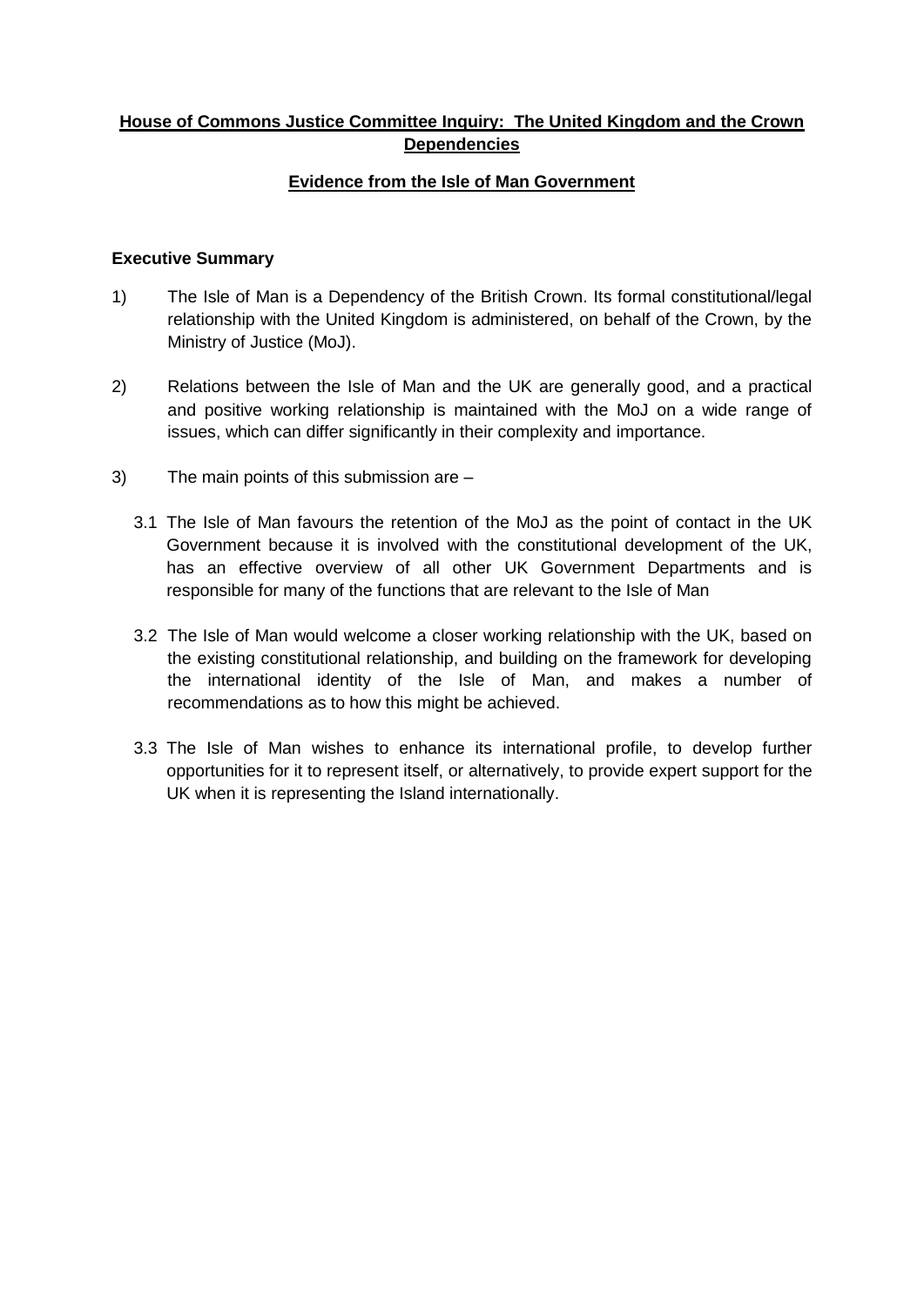### **Introduction**

#### **Political and Legal Background**

- 4) The Isle of Man (IOM) is a self-governing British Crown Dependency with the Queen as Head of State. It has its own government and laws, and its ancient parliament, Tynwald, is recognised as the oldest continuous parliament in the world. The UK Government, on behalf of the Crown, is ultimately responsible for the Island's defence and international relations. In recent years, reflecting significant differences in UK and Manx law and policies, the Isle of Man has – in agreement with the UK and its international partners<sup>1</sup> – represented its own interests internationally, notably by concluding a significant number of bilateral tax agreements. The Isle of Man is financially autonomous and receives no financial assistance from either the UK or the EU. The Isle of Man is not represented in the UK or European Parliaments.
- 5) The Island's relationship with the EU is set out in Protocol 3 to the UK's Act of Accession (1972), and allows for free trade in agricultural and manufactured products between the IOM and EU. In essence, the Isle of Man is outside the EU except for EC law and policy on customs matters and the free movement of goods. In all other matters, including tax and financial services, the Isle of Man is in the position of a "third country" or non-Member State.

#### **Economy**

- 6) With only a limited range of economic levers at its disposal, the IOM has fought against the natural economic disadvantages associated with its small size, geographical location and lack of natural resources. Using its legislative and fiscal autonomy the IOM has built a strong, stable economy and political system for the benefit of the Manx people. Traditional industries of farming, fishing and tourism have been joined by dynamic new sectors such as financial services, e-commerce, film, shipping, aviation, high-tech manufacturing (especially in aerospace) and space commerce to create a diverse economy with an international base.
- 7) Key factors in the IOM's economic development include the Island's political stability combined with a commitment to growth, its physical ability to accommodate more people, the availability of a wide range of professional skills, a legal system based on English common law, cost advantages, extensive transport links and first class telecommunications systems -- all set within a community which provides an excellent quality of life in terms of education, social care, short commuting distances, housing and recreation facilities.
- 8) Given their geographical and historical proximity, a strong business culture is shared between the Island and UK businesses. As a result, the Island has succeeded over recent years in becoming a gateway to the City of London in ways which are highly beneficial both to the Island and the UK. There is a high degree of economic interdependence between the Isle of Man and the United Kingdom. For example:
	- 8.1 The majority of goods purchased in the Isle of Man are manufactured and supplied by off-Island (usually UK-based) companies

<sup>1</sup>  $<sup>1</sup>$  The Isle of Man has, for example, signed agreements giving effect to the EC's Taxation of Savings</sup> Interests Directive with all 27 Member States. Likewise, it has – so far – negotiated and signed 15 TIEAs with partner countries inside and outside the EU.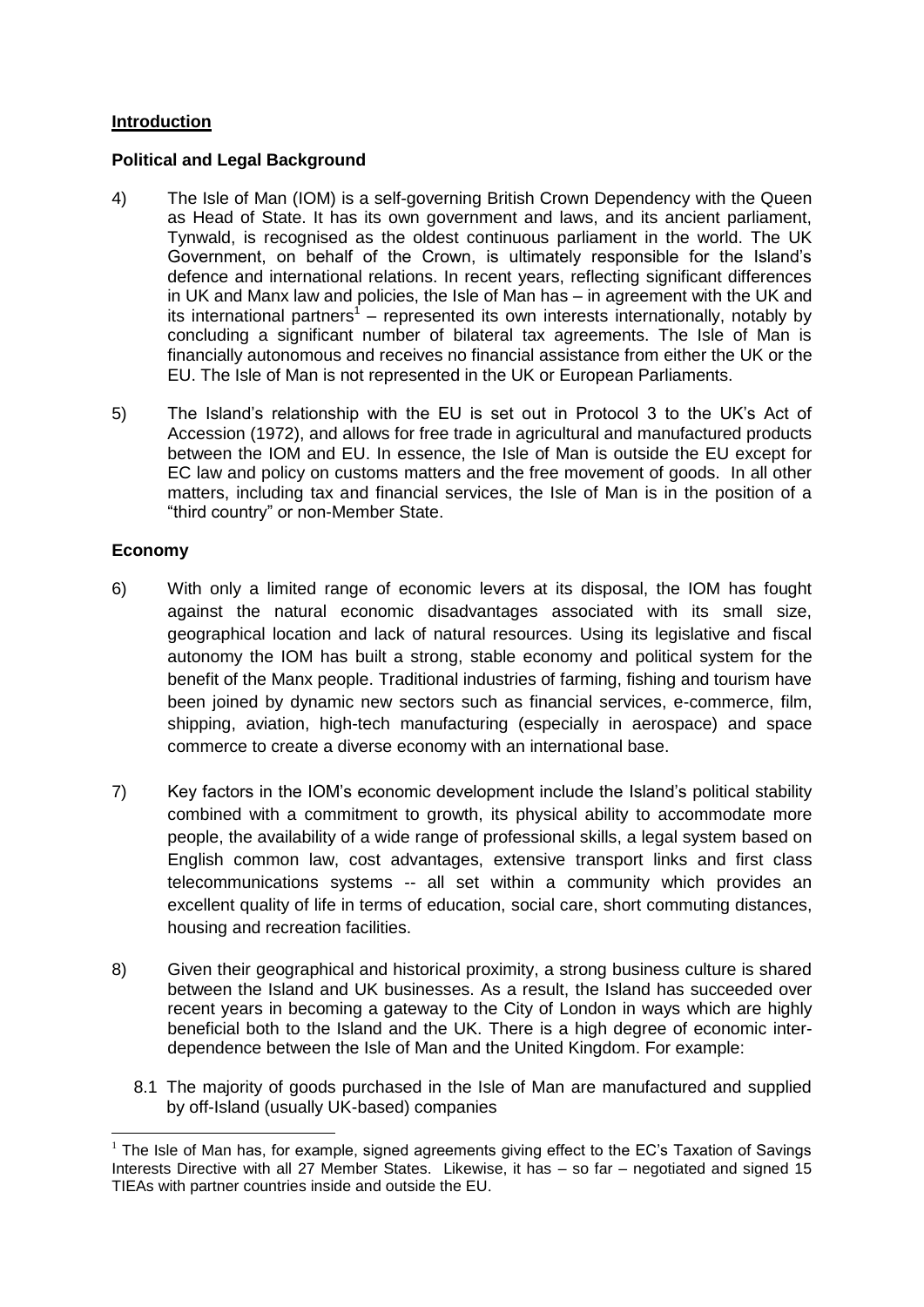- 8.2 As with individuals and companies, Isle of Man Government purchases goods and services from the UK
- 8.3 Many businesses in the Isle of Man including major retailers, construction companies and providers of financial services – are (profitable parts) of larger UK companies

#### **International standards**

9) The Isle of Man is committed to delivering effective regulation and it complies fully with international standards. The Island has established a reputation for being internationally responsible and economically competitive. That the Isle of Man holds AAA accreditation from Moody's and Standard & Poor's is testimony to this fact. Under the auspices of the Organisation for Economic Co-operation and Development ("OECD"), it is at the forefront of the development by small jurisdictions of a network of Tax Information Exchange Agreements ("TIEAs"). It has a transparent tax code, and does not have banking secrecy laws. It has consistently shown itself to be a cooperative jurisdiction in terms of the international fight against criminal activity.

#### **Constitutional development**

- 10) Tynwald has stated that it would not wish to alter the constitutional status of the Island; rather that it would wish to develop the Island's autonomy within this framework.
- 11) The signing of an international identity framework between the UK and Isle of Man Governments in May 2007 was an important step forward in pursuit of this aim. This recognised that "*the Isle of Man has an international identity which is different from that of the UK",* and that *"the UK recognises that the Isle of Man is a long-standing, small democracy and supports the principle of the Isle of Man further developing its international identity".* This framework, reinforcing the Isle of Man's separate status within the context of its constitutional relationship with the UK, is a cornerstone of the Island's strategy to continue to develop its national identity.
- 12) The IOM's determination to promote its identity and protect its reputation has led it to adopt policies and priorities which do not always mirror those of the UK. Improving the management of this position is the basis of this submission.

#### **Responses to the Committee's Questions**

## **i) How, in practice, the UK Government represents the Crown Dependencies internationally**

13) The UK's international representation of the Isle of Man is not, generally, differentiated from its own. Indeed it is only when there is a divergence of interests, or there is a specific requirement of the Island, that the nature of that representation is brought into focus. It is at this point – when it is most needed – that in practice support from the UK might not be as robust as it should be, and the Isle of Man finds itself in the intractable position of not being able to represent itself, but also not being able to gain the full support of its "representative".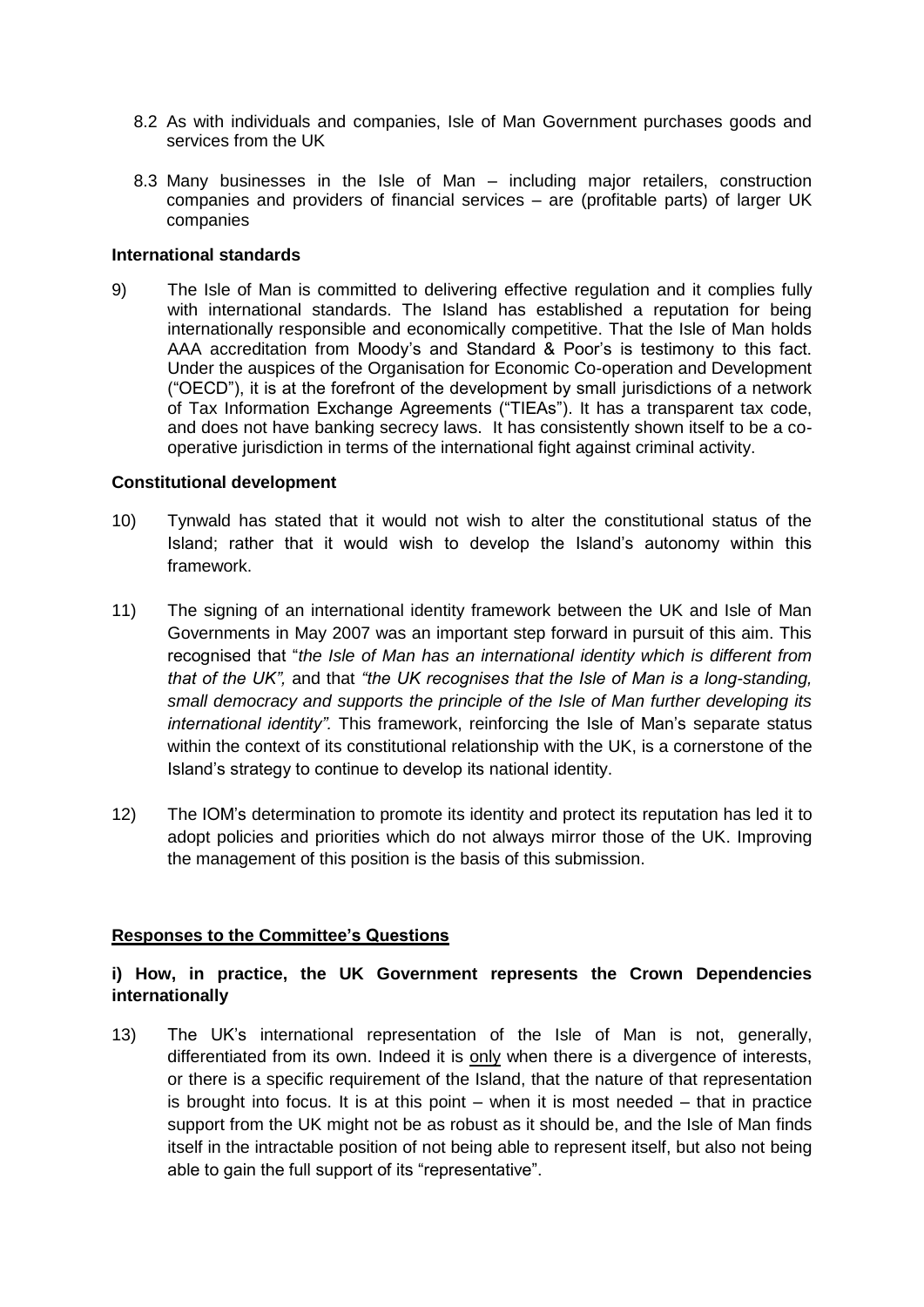The key elements of the UK's international representation on behalf of the IOM are -

# **Diplomatic/political relations with other countries**

- 14) As a non-sovereign dependency of the Crown, the Isle of Man is without an international legal personality and so must rely on the UK to represent and defend its interests and reputation internationally. It is crucial to the Island that this representation is meaningful and that the issues being presented on its behalf, and frequently without the IOM's presence, are fully understood, so that the IOM's position can be fairly and accurately conveyed to key policy makers, such as those on the G20, OECD or EU Member States.
- 15) Under the international identity framework, the Isle of Man is being increasingly entrusted to represent and defend its own laws and policies internationally, in full consultation and cooperation with the UK $2$ .
- 16) In the absence of a formal diplomatic status, it is extremely uncommon for disputes or problems to arise between the Isle of Man and third countries. However, one recent and high-profile example involves the collapse of the Icelandic bank, Kaupthing hf, and the subsequent failures of its subsidiaries in the UK and Isle of Man. At the time, the Isle of Man wished to make representations to the Icelandic Government on behalf of its own depositors, but also had concerns about the manner in which the issue had been handled in the UK. The Isle of Man expressed those concerns about HM Treasury's representation of the Island's interests in respect of Kaupthing to the House of Commons' Treasury Committee.
- 17) Whilst the MoJ arranged for HM Treasury to keep the Isle of Man informed it was clear that the Isle of Man was not a priority to HM Treasury.
- 18) The issue became highly politicised and the Chancellor of the Exchequer (whilst under attack himself) openly, and most unfairly, attacked the Isle of Man as "*a tax haven in the middle of the Irish Sea."*
- 19) The MoJ was supportive of the Isle of Man, and meetings were quickly arranged with the Lord Chancellor and Lord Bach. Whilst the MoJ is well aware of the Isle of Man's constitutional position, it is clear to the Isle of Man authorities that other UK Government Departments, which must act internationally on behalf of the Isle of Man, neither fully understand nor value this position.
- 20) The Isle of Man frequently undertakes diplomatic, political or cultural missions in order to further commercial or economic ties with other countries. However, it is often the case that the nature and level of advice and assistance that the Isle of Man receives in support of these missions, varies substantially between British embassies.

**<sup>.</sup>** <sup>2</sup> <http://www.gov.im/lib/docs/cso/iominternationalidentityframework.pdf>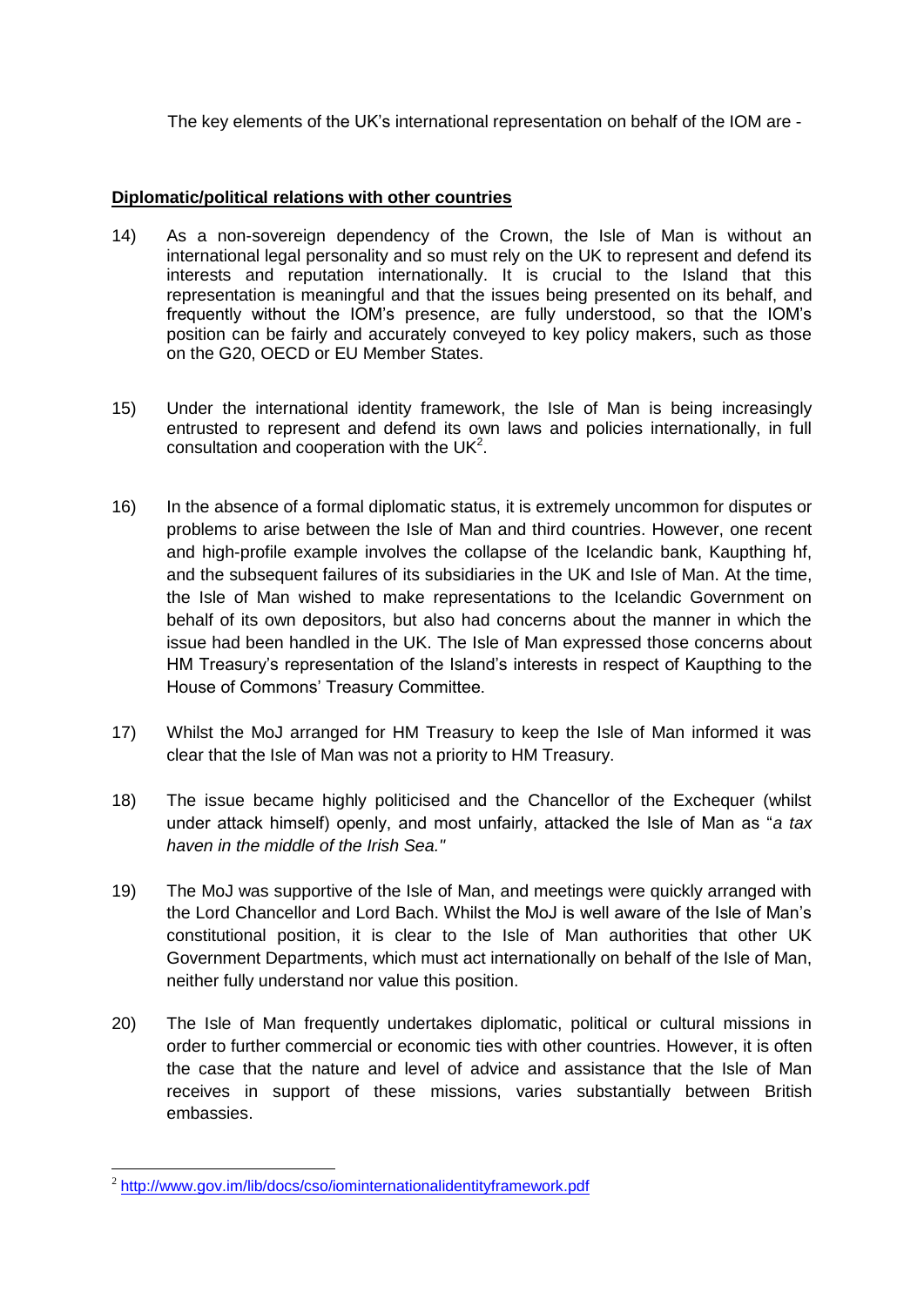21) With regard to relations with the EU, it can sometimes be difficult to impress upon UK officials that whilst the UK, as a member of the EU, has ceded responsibility for certain areas of policy, the Isle of Man (and by extension, the UK, in respect of the Isle of Man) as a non-member, has not. This would include such areas as World Trade Organisation membership and trade in matters not covered by Protocol 3.

### **International bodies/international law**

- 22) The constitution of the majority of international bodies including the European Union and United Nations will only permit independent sovereign states to become full members. Furthermore, the Island cannot become a party to multilateral conventions or agreements, as it is not an independent state.
- 23) The UK is required, therefore, to represent the interests of the Isle of Man in international forums, and to sign, ratify, and report on international obligations e.g conventions and treaties, on behalf of the Isle of Man. In practice, no international agreement entered into by the UK ("Bevin Memorandum "3) should apply to the Isle of Man unless the agreement explicitly states that to be the case. The UK, via the MoJ, should consult the Isle of Man whenever ratification of an international treaty, convention or agreement is being considered. Although this process generally works well, on occasion the Island has not been consulted adequately and has been given insufficient time to give appropriate consideration to such matters.

#### **Consular services and defence**

- 24) Manx people are British Citizens under the British Nationality Act 1981 and British/EU style passports are issued in the Isle of Man under the authority of the Lieutenant Governor. Manx people are therefore entitled to consular support when abroad, in the same way as other British citizens.
- 25) The UK is also responsible for the defence of the Isle of Man, which makes an annual voluntary contribution towards the cost of its defence and international representation by the UK ("Contribution Agreement 1994). In 2008/09 this figure was £2,559,278.55.

# **ii) The role of the Ministry of Justice in managing the United Kingdom's relationship with the Crown Dependencies including inter-departmental liaison and coordination**

- 26) Whilst its interaction with international bodies is becoming more frequent, it is still the case that the Isle of Man's most important external relationship is with the United Kingdom itself.
- 27) Having the key role in managing the UK's relationship with the IOM, the Ministry of Justice:

**<sup>.</sup>** <sup>3</sup> Foreign Office Circular No 0118, 16th October 1950.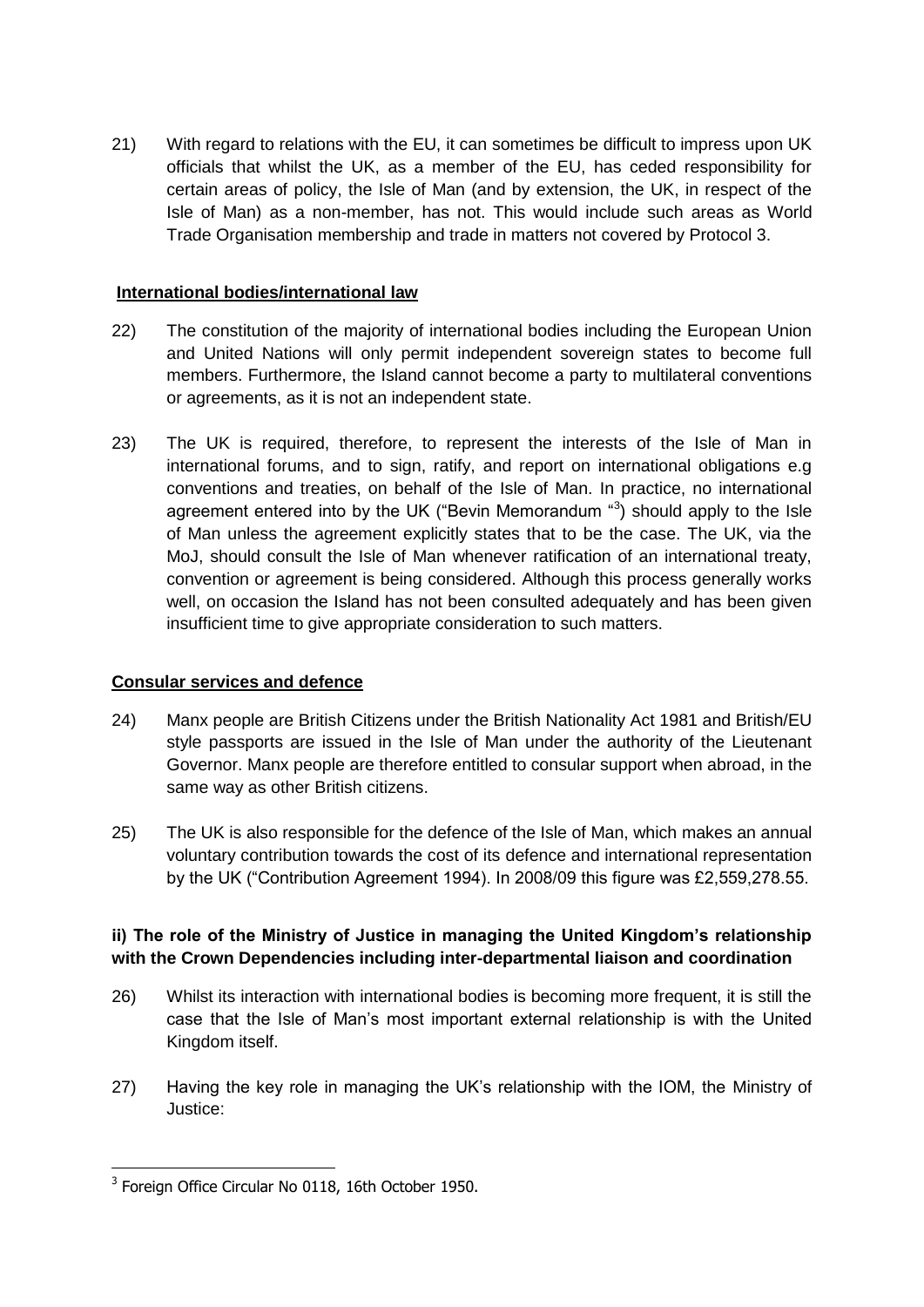- 27.1 manages relations between the UK and IOM when differences arise on policies or legislation, and facilitates solutions
- 27.2 co-ordinates all formal communication between UK Government Departments and the Isle of Man Government on such issues as notification of compliance with international standards and UN/ILO periodic reports for onward transmission to international bodies via UK Departments; consultation on UK and IOM legislation and policy on such issues as terrorism, shipping, immigration, space, derogations, financial services and fisheries which have trans-boundary implications
- 27.3 processes legislative matters including granting of Royal Assent, Orders in Council and other issues. This includes both Isle of Man primary legislation and also UK legislation which may impact upon the Isle of Man. The Crown acts on the advice of the Lord Chancellor (in his capacity as Privy Counsellor) in respect of Isle of Man issues. This advice is provided by the MoJ.
- 27.4 is responsible for Crown appointments and liaison with the Lieutenant Governor in the Isle of Man
- 28) There are also numerous informal contacts made between Isle of Man and UK Government Departments on a daily basis, on matters of mutual interest which fall outside the scope of this enquiry.

# **iii) What, if any, changes are required in terms of either policy or practice in order to improve the Ministry of Justice's management of the relationship between the United Kingdom and the Crown Dependencies?**

- 29) Relations between the UK and the Isle of Man are generally good, and the management of that relationship is reasonably sound but very much dependent on the resources and competing demands within the MoJ. On a practical level, it is undoubtedly beneficial to have a single point of contact on both sides, and it is difficult to identify a UK Government Department which would be a more suitable point of contact. Whilst the Foreign and Commonwealth Office (FCO), is largely externally focused, the Overseas Territories (OTs), for which it is responsible have a very different relationship with the UK than that of the CDs and so the IOM considers that its link to the Crown should not be through the FCO, in recognition of this difference.
- 30) The IOM would offer the following recommendations to improve current management of the relationship between the Isle of Man and UK–
	- 30.1 A strategic understanding of international policies and aims would assist the IOM in positioning itself in terms of global economic and regulatory environment. This broader strategic insight, which would include UK international policy and aims, possibly in dialogue with the FCO, would enhance the IOM's relationship with the UK and provide more focussed consideration at strategic rather than operational level.